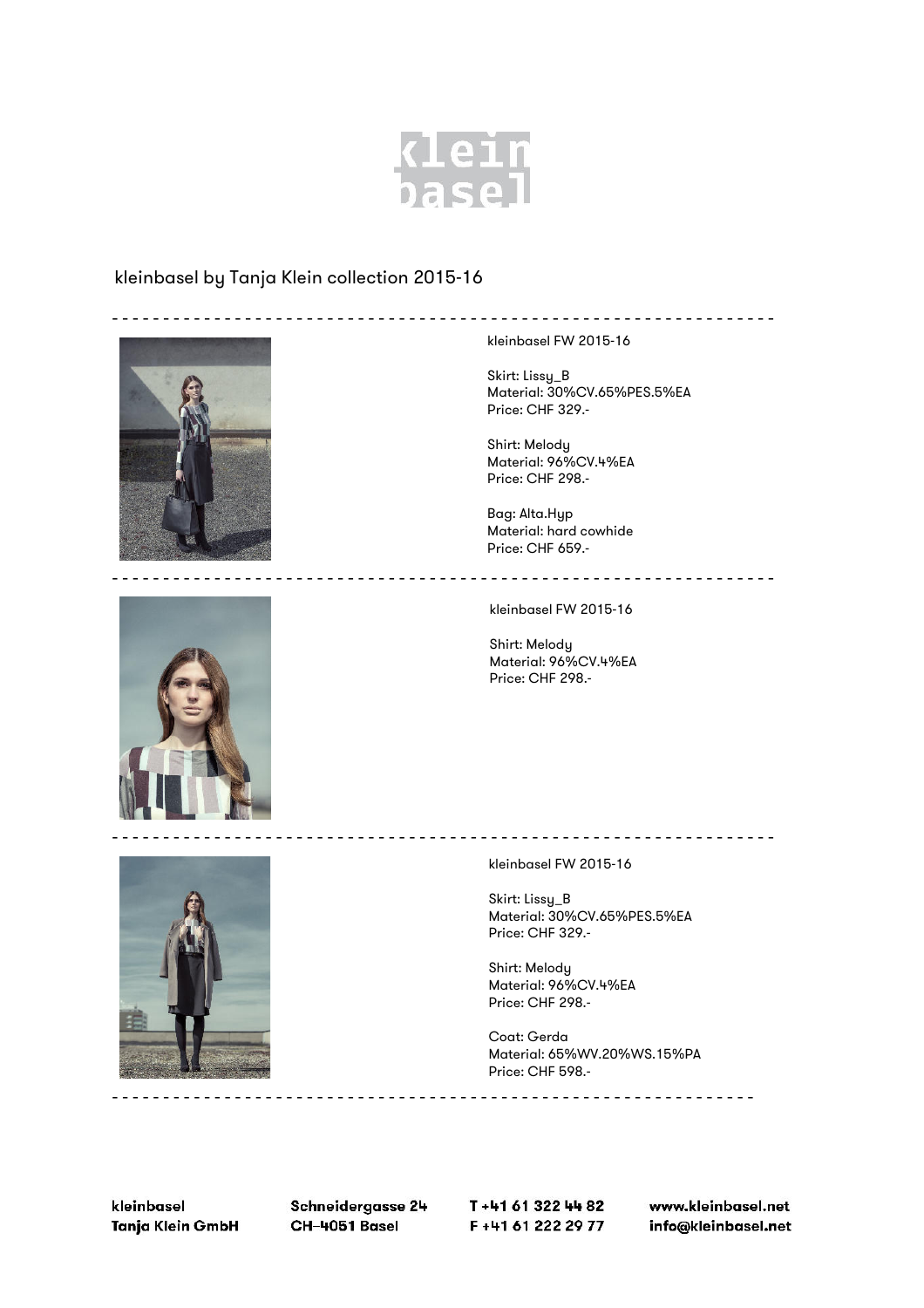



Backpack: Zaino2.Dol.PDS Material: soft cowhide Price: CHF 679 .-

kleinbasel Tanja Klein GmbH

Schneidergasse 24 CH-4051 Basel

T+41 61 322 44 82 F+41 61 222 29 77 www.kleinbasel.net info@kleinbasel.net

-----------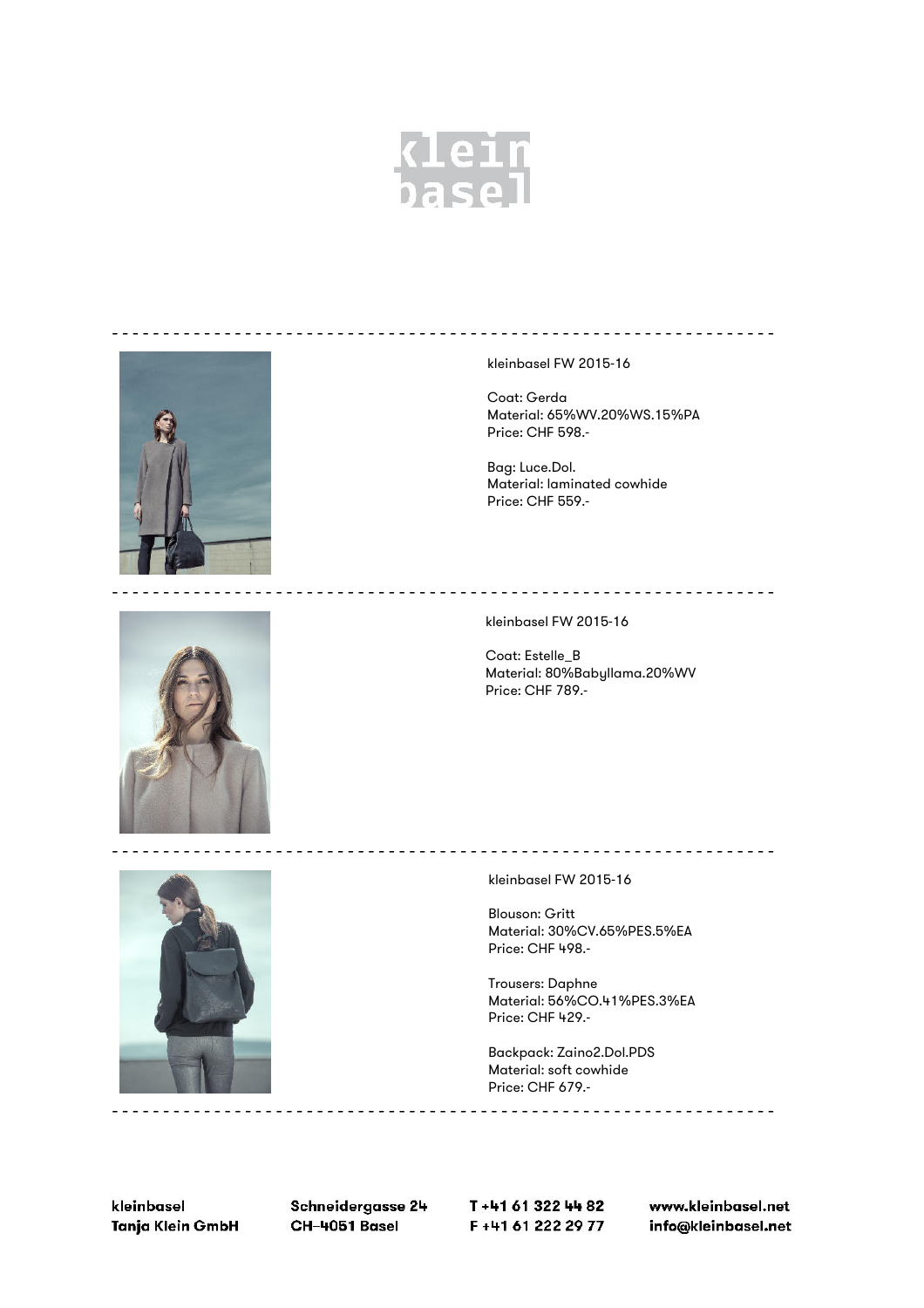



kleinbasel FW 2015-16

Jumpsuit: Petra Material: 30%CV.65%PES.5%EA Price: CHF 498.-

-----------------------------------------------------------------

Bag: Linea XL.Dol. Material: soft cowhide Price: CHF 239.-



kleinbasel FW 2015-16

Jumpsuit: Petra Material: 30%CV.65%PES.5%EA Price: CHF 498.-

Bag: Linea XL.Dol Material: soft cowhide Price: CHF 239.-



kleinbasel FW 2015-16

Dress: Nela\_B Material: 95%CV.5%EA Price: CHF 429.-

Bag: Terzi.Dol. Material: hard cowhide Price: CHF 669.-

kleinbasel Tanja Klein GmbH Schneidergasse 24 CH-4051 Basel

-----------------------------------------------------------------

T+41 61 322 44 82 F+41 61 222 29 77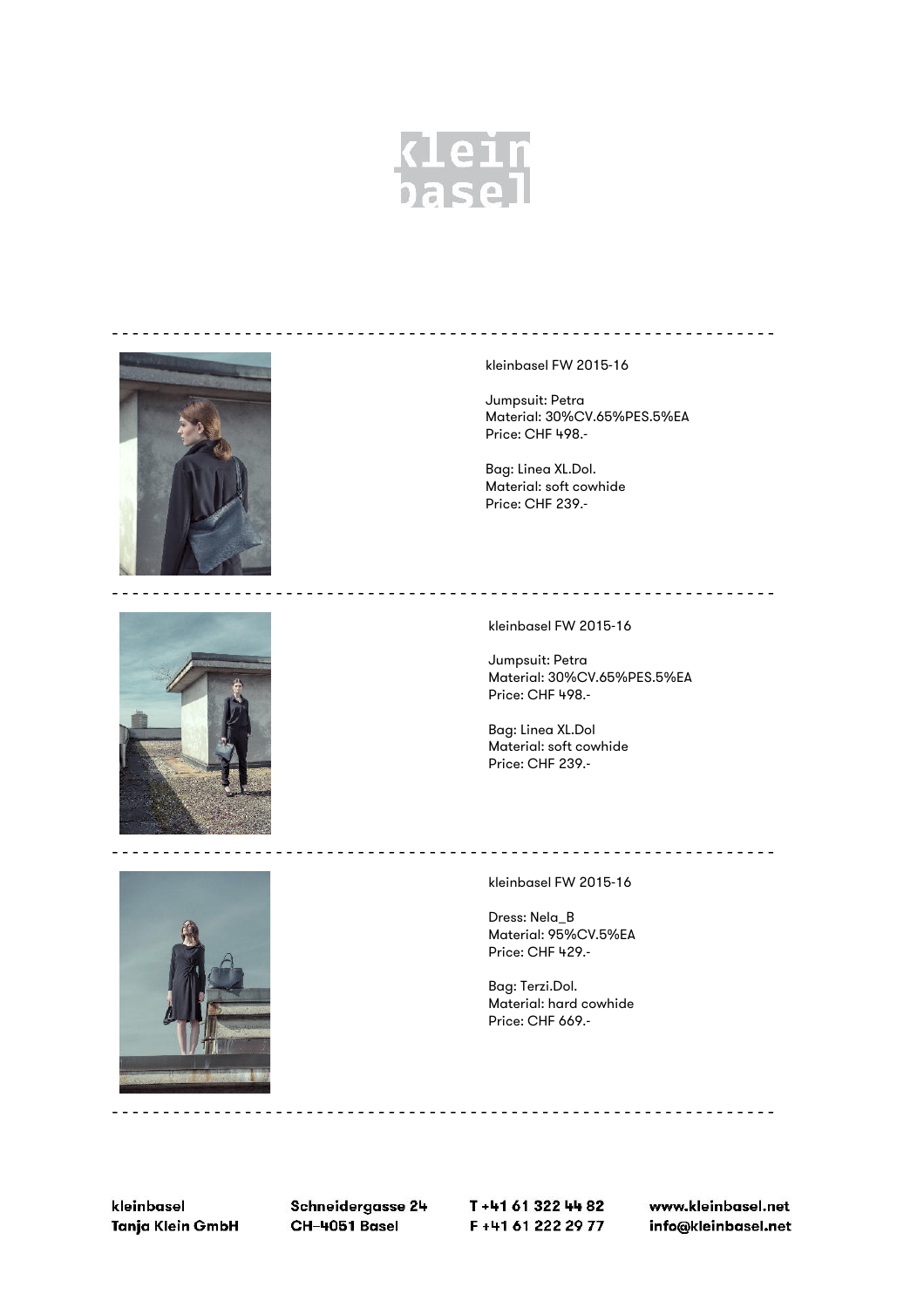



kleinbasel FW 2015-16

Trousers: Rita Material: 30%CV.65%PES.5%EA Price: CHF 329.-

Blouse: Gemma Material: 100%SE Price: CHF 379.-

Bag: Mezza.Dol Material: soft cowhide Price: CHF 349.-



kleinbasel FW 2015-16

Skirt: Gisele\_B Material: 46%WV.41%CO.11%PA.2%EA Price: CHF 298.-

Shirt: Melody\_C Material: 80%CO.20%PA Price: CHF 298.-

Bag: Mezza.Dol. Material: soft cowhide Price: CHF 349.-

kleinbasel FW 2015-16

Cardigan: Paola Material: 47%WO.43%PAN.9%PA.1%EA Preis: CHF 549.-

Scarf: Bisbino Material: 80%MD.20%WS Price: CHF 198.-

Bag: Eviva.Dol.PDS Material: soft cowhide Price: CHF 589.-

kleinbasel Tanja Klein GmbH Schneidergasse 24 CH-4051 Basel

T+41 61 322 44 82 F+41 61 222 29 77